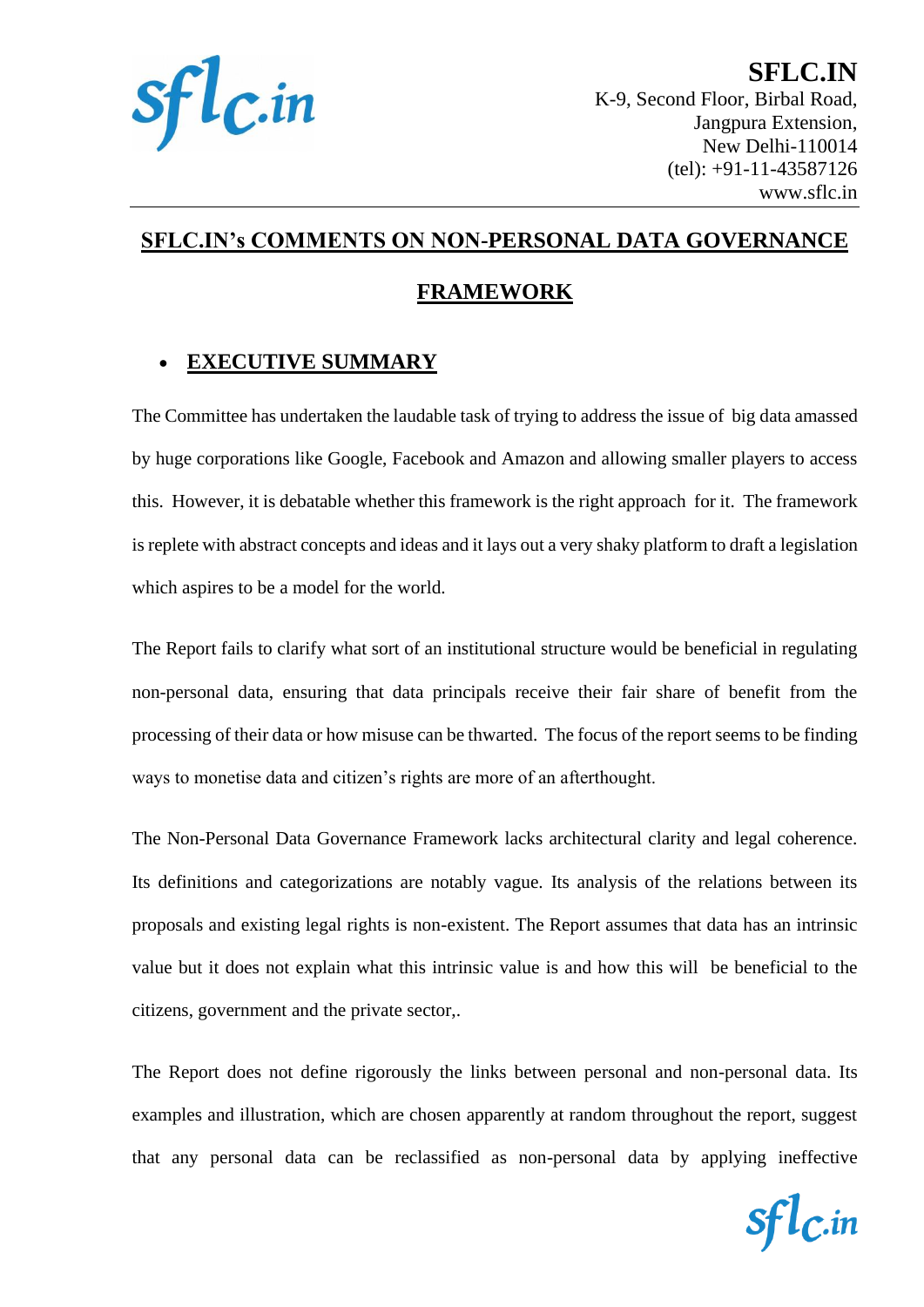anonymization techniques that scholars in the field have repeatedly shown do not work. The Report proposes to treat hospitals and other health care deliverers, for example, as "data businesses" who can be compelled to publish meta-data and satisfy third party commercial requests on terms to be fixed by the government authorities. But the data involved is derived from individual health records, among the most sensitive and personal forms of personal data. These and other similar passages imply that "deriving" data from personal data extinguishes individual rights of privacy.

The Report imagines a new domain of community data. It anticipates granting government authority complete discretion to identify and set the boundaries of "communities", and to empower individuals to act as the "guardians" or "beneficial owners" of this community data, at government discretion. This "corporatism", in which government defines communities possessing new legal rights and arbitrarily determines the community's legal leadership, is explicitly anti-democratic, though dresses in "will of the people" populist grab.

The Report in Paragraph 2.1 states that the Committee had met with experts and representatives of various companies in the preparation of this Report However, the list of representatives and experts consulted has not been made public. Throughout the Report, terms like "data philanthropy" and "national security" have been used but no definition has been provided. Though the Report has considered economic, social and public value of data, it has failed to consider the individual value of non-personal data and therefore has missed talking about data from an individual's perspective. It has not discussed the rights of a data principal in consonance with the principles of data protection. The Report has done little to address the privacy principles of transparency, accountability and purpose limitation. The Report has empowered the government to get access to non-personal data of citizens for a multitude reasons with no safeguards whatsoever against misuse of such data by the government or private players.

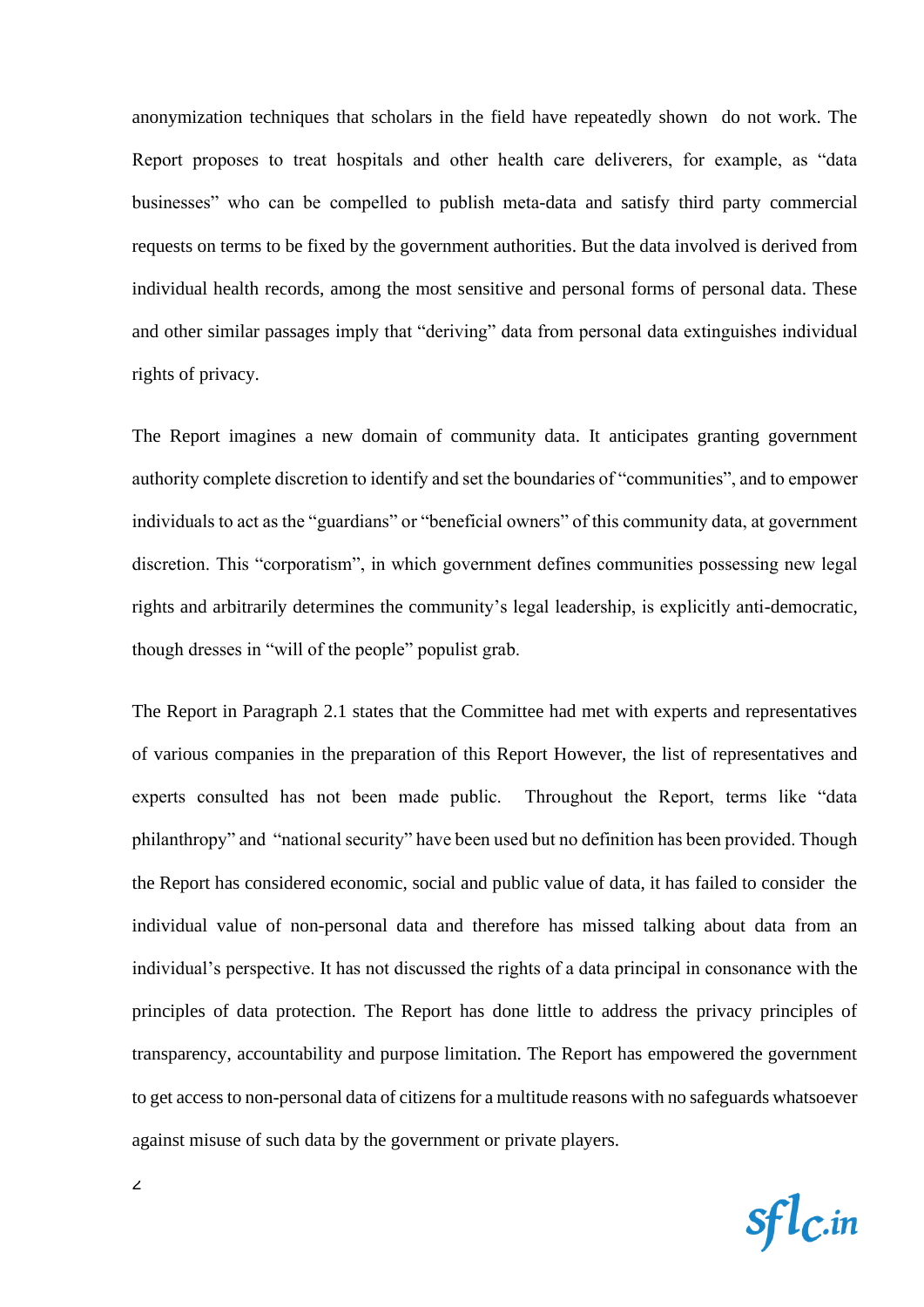The Report makes a lot of assumptions, which have not been tested even on a pilot basis. It has relied on a one-size-fits-all approach, which is not the case. For instance, the use case of weather data or road data will not be similar to the use case of data categorized as sensitive or critical nonpersonal data. Most importantly, the report builds on the problematic parts of the Personal Data Protection Bill, 2019 (the "PDP Bill, 2019"). For instance, the PDP Bill, 2019 does not define what all falls within the ambit of critical personal data. This has to be decided by the government from time to time. This categorization and definition of critical personal data is problematic in itself and the Report has gone further with this fallacious categorization.

The Report imagines a public data authority empowered to enforce sharing of non-public data by private parties who have collected or generated it, with the power to order unwilling parties to share if the requests are "genuine". No substantive provisions of law, or process for judicial review are proposed to qualify this extra-constitutional discretion, which threatens to infringe on both the fundamental rights of privacy and free expression.

The Report has not explored the interface of non-personal data governance framework with other legal frameworks including the competition law regime, and its interaction with broad compulsory licensing regime and existing legal protected by patent, copyright and trade secret law.

Our key recommendations include:

- i. The phrases such as "national interest", "strategic interest", "core public interest" etc. must be precisely defined.
- ii. There should be transparency about the role and mode of selection of a data trustee. In case of a dispute between two or more contending data trustees, the non-personal data protection authority must have the jurisdiction to adjudicate upon such disputes.

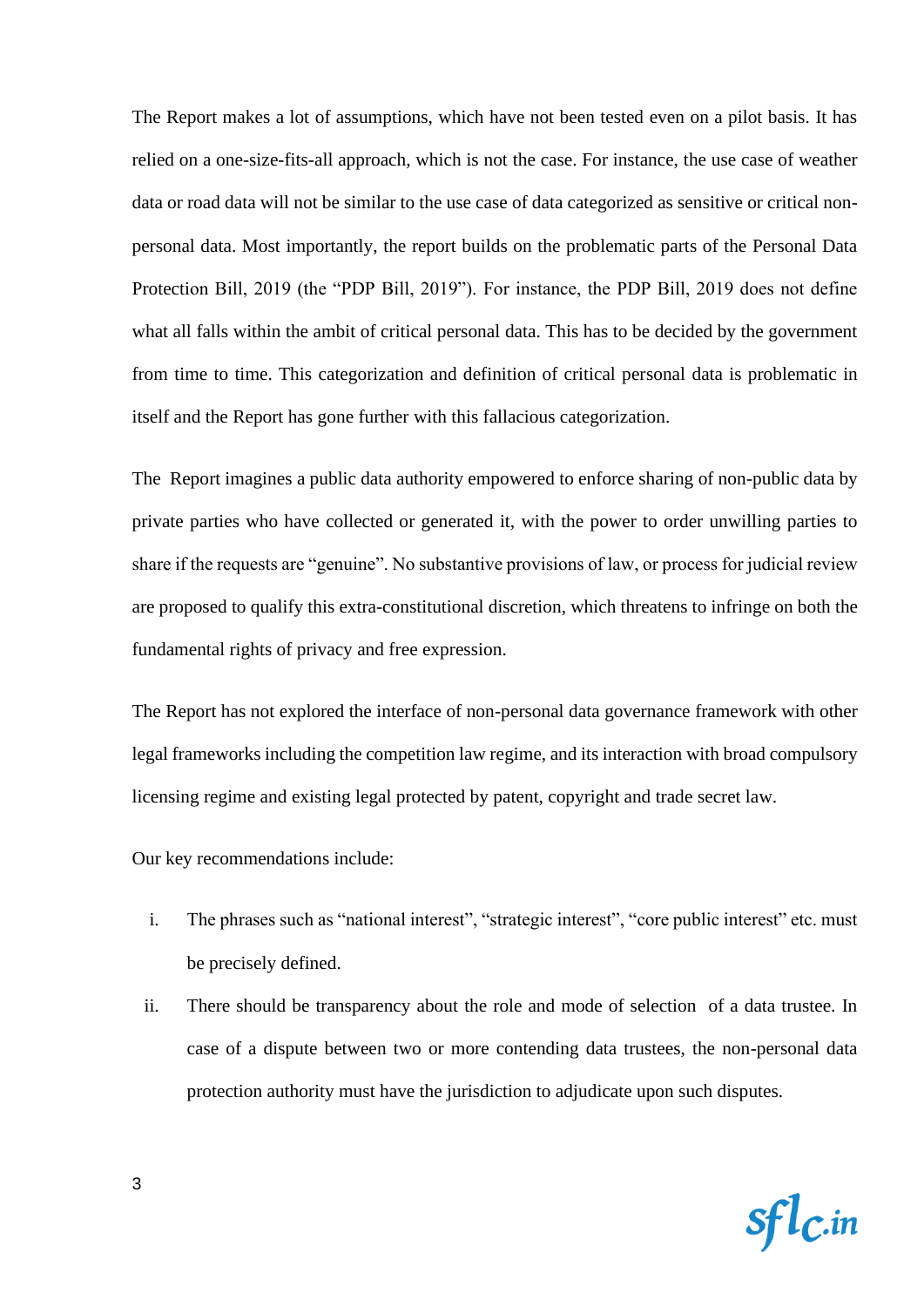- iii. The rights of community to control its data and to determine how it is used should be specified.
- iv. The restriction of sharing non-personal data with only Indian entities could prove meaningless if these companies are acquired in future by multinaltional corporations. It is restrictive in nature and requires reconsideration. It should be made clear as to what all falls within the ambit of an "Indian company".
- v. Meta-data collected by data businesses should be restricted to non-personal meta-data and that data shared beyond a certain threshold requires certain checks and balances.
- vi. The interaction with the intellectual property laws like Copyright and Trade Secrets, and the Competition Law should be clearly spelled out.
- vii. The Non-Personal Data Authority must act in a quasi judicial capacity and adhere to principles of natural justice while adjudicating on refusal of a data custodian to share data.
- viii. It should be specifically mentioned that if personal and non personal data are inextricably linked, which Authority (Non Personal Data Authority or Data Protection Authority) will adjudicate on such cases.
	- ix. The Non Personal Data Authority's constitution should be clear and diverse. There should be one or two judicial members and a member from civil society. There should at least be one woman member and a member from marginalized communities.
	- x. The Framework must provide for robustness in order to maintain the trust and confidence of individuals in the rules designed to protect their data.

We sincerely hope that through this round of consultation, the Committee will consider the points raised by various stakeholders and will come up with a robust framework for non-personal data governance.

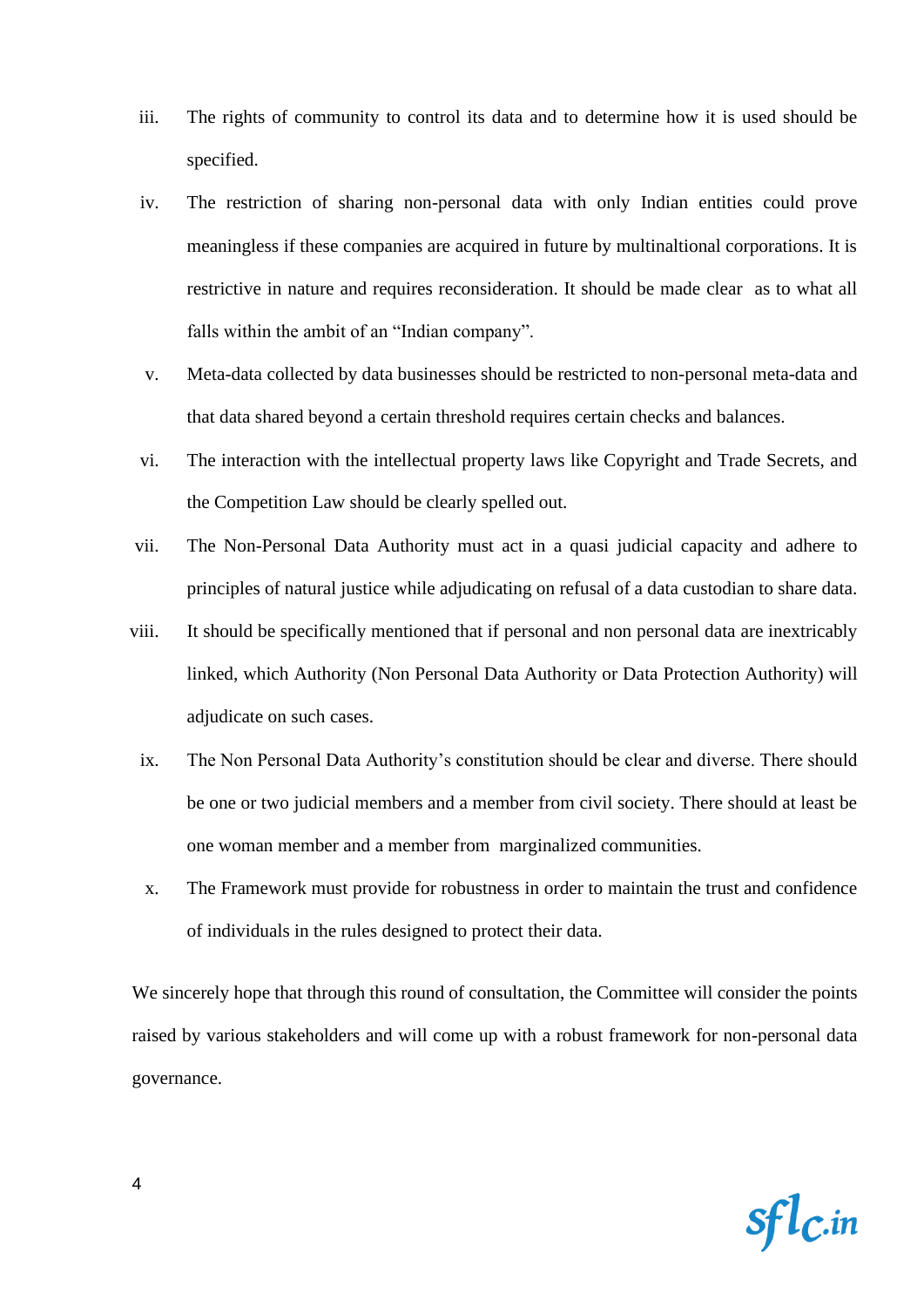# **About SFLC.IN**

[SFLC.in](http://sflc.in/) is the first Indian legal services organization that works exclusively on technology, law, and policy. As a not-for-profit organization engaged in the empowerment of Indian citizens about their digital freedom and rights, it operates as a collective bringing together different stakeholders to a common platform to further the cause of digital rights. **SFLC.in** promotes innovation and open access to knowledge by helping policy makers make informed and just decisions regarding the use and adoption of technology. As of 2020 [SFLC.in](http://sflc.in/) is the only Indian organization to be inducted as a member of the IFEX, a global network to defend the right to freedom of expression and information.

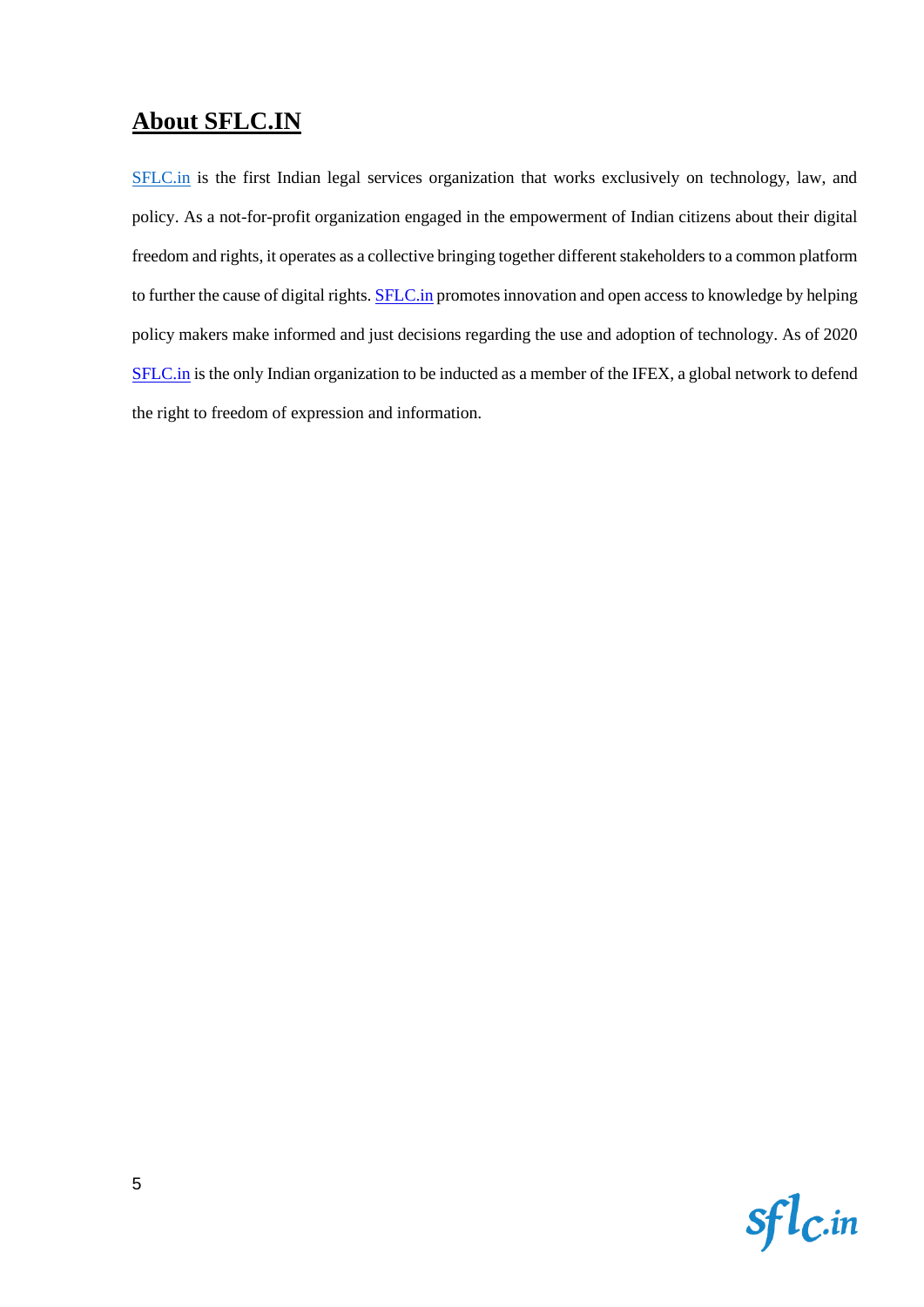# **RECOMMENDATIONS**

#### **1. Defining Non-Personal Data**

#### *1.1. Wide definition of non-personal data*

The definition of non-personal data in the Report has a very wide ambit. It includes anonymised personal data, data related to weather conditions, from sensors installed on industrial machines, public infrastructures etc. There should be proper demarcation between what constitutes the public non personal data, community non personal data and the private data. Instead, the definition of non-personal data must be laid down exhaustively. Though the European Union's framework for the free flow of non-personal data in the European Union defines "Data" as *"data means data other than personal data as defined in point (1) of Article 4 of Regulation (EU) 2016/679"*, the framework only regulates the cross border flow of data and not the data sharing, economic uses of data etc. The European Framework on free flow of non-personal data has also laid down the scope of the regulations to the processing of personal data in the Union. It is only through an exhaustive definition that rights and harms<sup>i</sup> to a data principal can be laid down and it will also lead to avoidance of unnecessary litigation after the legislationon non-personal data sees light of the day. For any legislation, the rights and obligations of the parties should be laid down in precise and

coherent manner.

#### *1.2. Use of vague phrases like "national security" and "strategic interests"*

In its recommendation 1, the Report describes the grounds on which non-personal data may be considered as "sensitive non personal data"<sup>ii</sup>. It includes grounds such as "national security" and "strategic interests". However, the Report does not mention what exactly is meant by these phrases

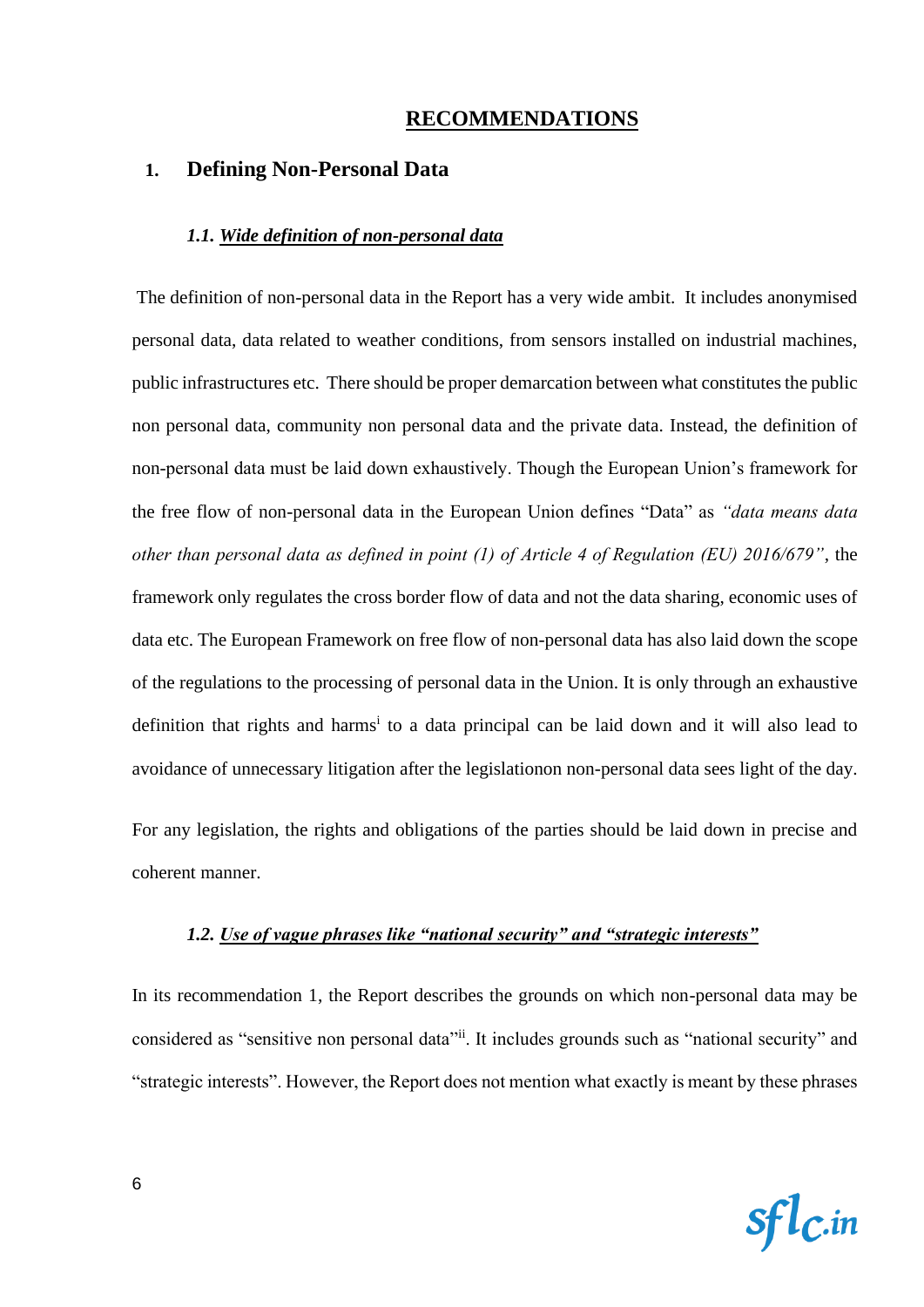and what all will be covered under "strategic interests" or "national security". Such phrases must not be loosely used and require an exhaustive definition.

Similarly, in *Kartar Singh v. State of Punjabiii,* it was observed that *"It is the basic principle of legal jurisprudence that an enactment is void for vagueness if its prohibitions are not clearly defined. Vague laws offend several important values. It is insisted or emphasized that laws should give the person of ordinary intelligence a reasonable opportunity to know what is prohibited, so that he may act accordingly. Vague laws may trap the innocent by not providing fair warning. Such a law impermissibly delegates basic policy matters to policemen and also judges for resolution on an ad hoc and subjective basis, with the attendant dangers of arbitrary and discriminatory application. More so uncertain and undefined words deployed inevitably lead citizens to "steer far wider of the unlawful zone … than if the boundaries of the forbidden areas were clearly marked".*

#### *1.3. Consent by a community*

It is unclear as to how consent works towards community rights since harms to specific communities cannot always be identified at the collection stage, and might become apparent only at the processing stage.

In addition to this, the data principal should be aware of the fact that anonymised data could be shared with third parties and the consent given for anonymisation should be an explicit consent allowing for third party transfer of anonymised data.

#### *1.4. Public Non-Personal Data: What constitutes "publicly funded works"?*

Clause 4.2 of the Report provides for "public non-personal data". It states that data collected in the course of "*includes data collected or generated in the course of execution of all publicly funded* 

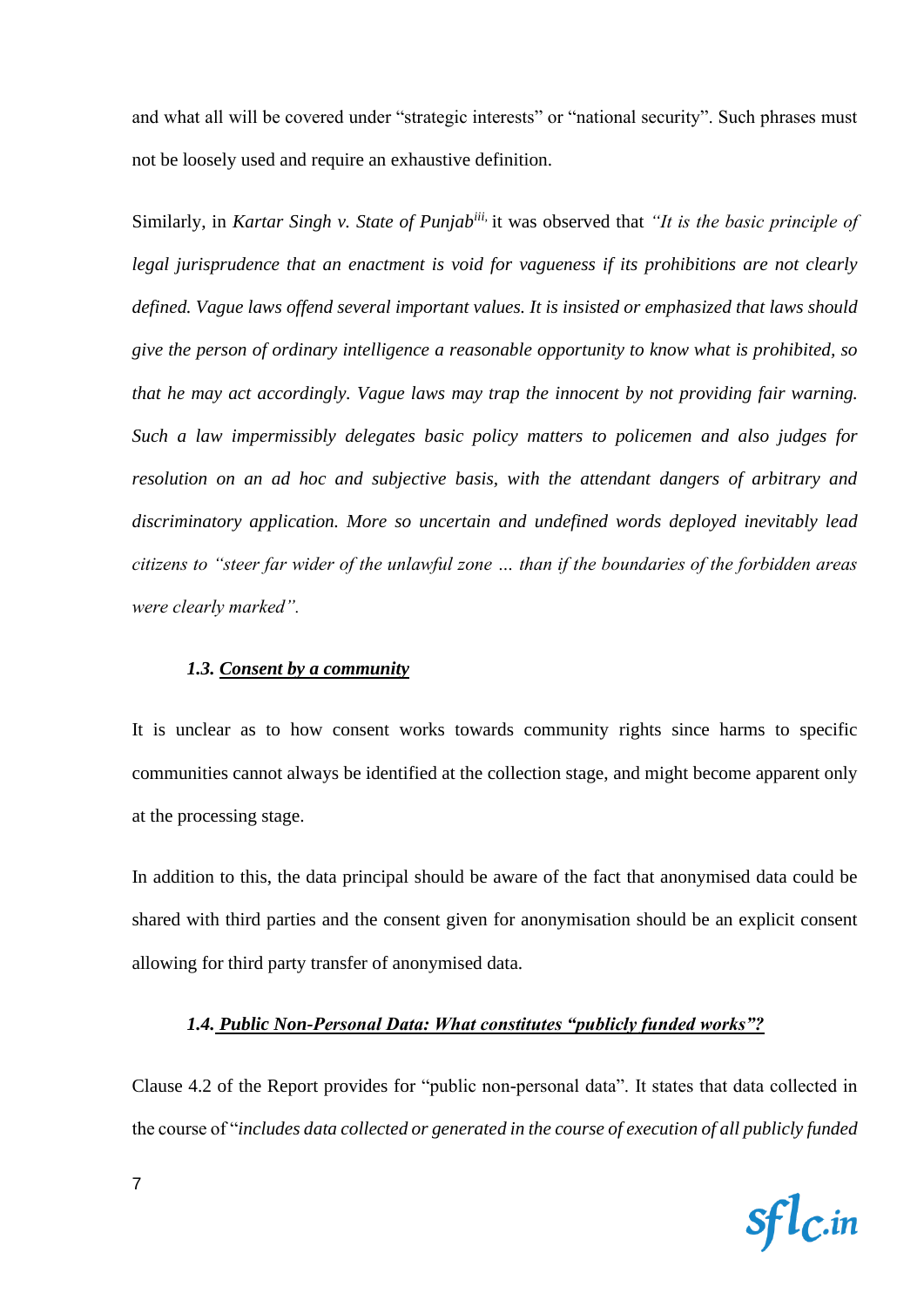*works*". There should be clarity as to what all will be included in publicly funded works. For example, will crowd-funded projects be considered as "publicly funded works"? It is important to address if "publicly funded works" means funds charged upon the consolidated fund, contingency fund, or budget earmarked for various governmental schemes.

The definitions must also lend some clarity to the classification of data collected in the course of public-private partnerships and joint ventures between the government and private players. It is currently unclear if this data will be classified as public non-personal data, community nonpersonal data or private non-personal data.

#### *1.5. When personal and non-personal data are inextricably linked*

There should be clarity as to what will happen when personal and non-personal data are inextricably linked to each other. For instance, in the European Union, when personal and nonpersonal data is inextricably linked, it is treated as the personal data and therefore, the relevant Data Protection Authority can take action.<sup>iv</sup> The Report does not delve into the fact that most of data-sets are mixed data-sets.

There are scenarios also possible wherein legislation dealing with personal data and with the Non Personal Data Governance Framework are applied in parallel, with each undermining the other.

The Report has not addressed this scenario except for mentioning the GDPR's position on inextricably mixed data-sets in the Appendix.

#### • **Key Recommendations**

1. The phrases such as "national interest", "strategic interest" should be precisely defined

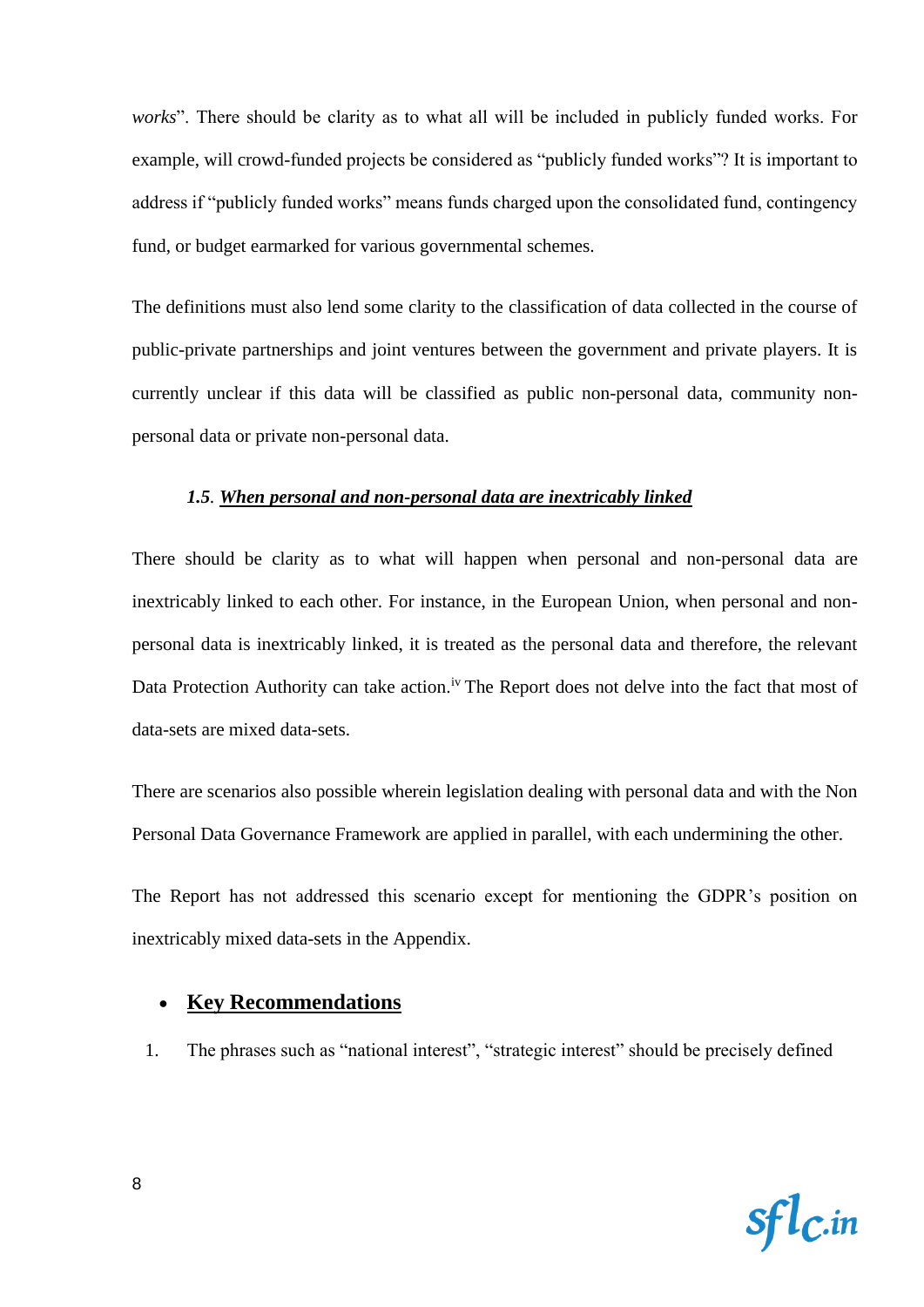- 2. It should be stated in clear terms in the terms of service of every government and nongovernment service that a data principal will not be denied any service in case it decides against sharing and processing of its non- personal as well as anonymised data.
- 3. There should be specifications as to what all will be included in "publicly funded works".
- 4. If the data is collected through the joint venture of the Government and private players, who will have the ownership over such data must be specifically stated.
- 5. In case the personal and non-personal data are inextricably linked, such data should be considered as personal data and fall within the ambit of the Personal Data Protection legislation.

#### **2. Defining Non-Personal Data Roles**

#### *2.1. Concerns with the role of data trustee*

The report has introduced the concept of data trustee which will have the authority to exercise rights on behalf of the data principal group or community. Such data trustee will be the closest and most appropriate representative body for the community. This is vague in nature because there is no clarity as to how such data trustee will be selected, who will be selecting them and exactly what will be their role. This clarity is necessary for the community to be able to hold the data trustees accountable.

For example, the Report refers to an instance where "*a public university in Hyderabad is collecting data on the state of roads in Hyderabad as part of research project can be a trustee of the data it has collected"*. However, the Ministry of Road, Highway and Transport of the Central Government or the Public Works Department of the State government will be a more appropriate data trustee of data on roads.

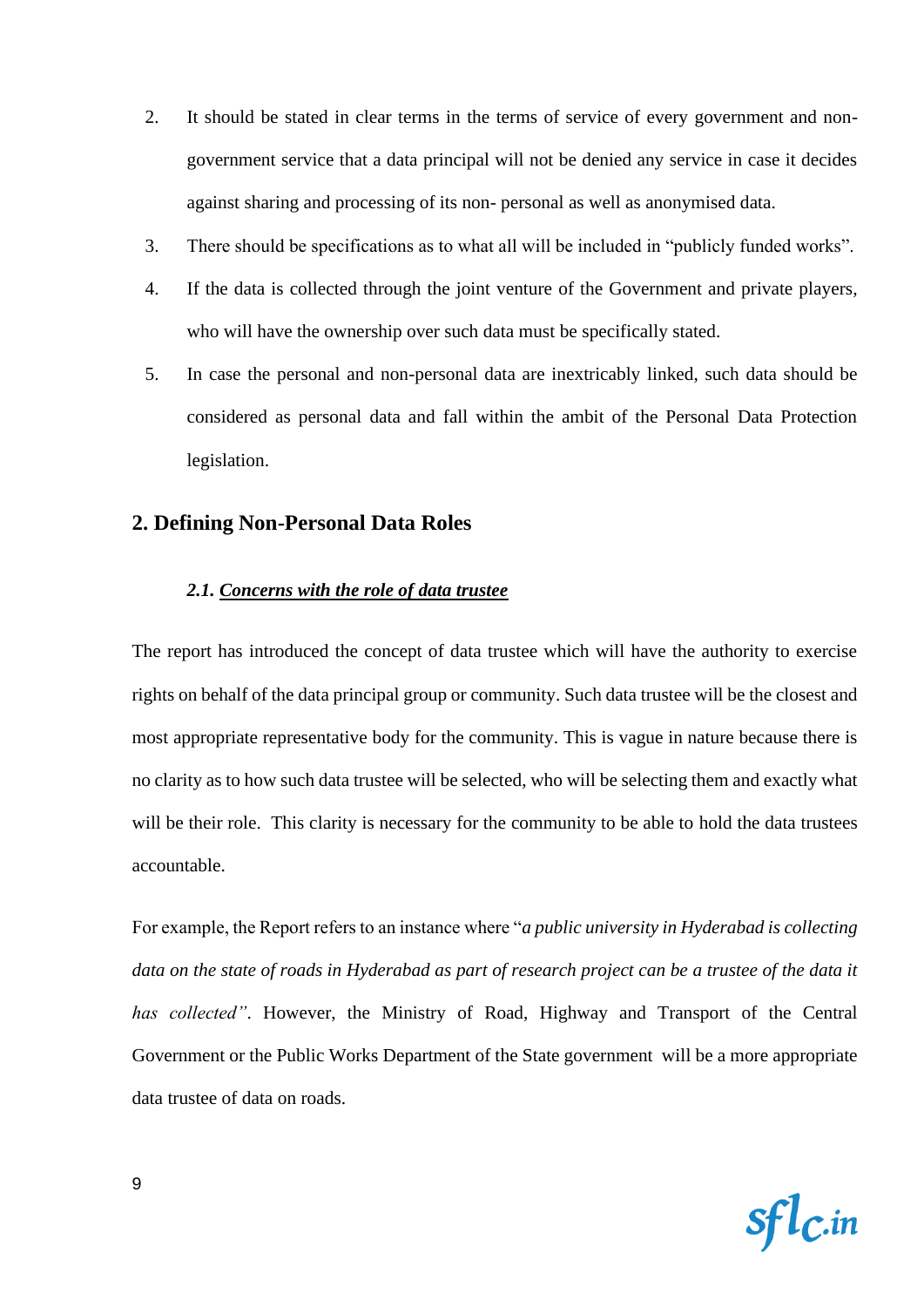Another relevant consideration could be that there might be multiple groups having stake in that data, and therefore, could be more appropriate data trustees than a public university.

#### *2.2. Potential conflicts between the data trustee and data community*

In one of the examples, the Report states that the data trustee of diabetic patients in India will be the Ministry of Health and Family Welfare.<sup>*v*</sup> It is not specified however, as to what will happen in case there is a conflict between the community and the data trustee. For instance, the Ministry of Road Transport and Highways sold *Vahan* and *Sarathi* databases for ₹65 crores without due consent from the data holders i.e. a community. The report does not envisage such potential conflicts, which may arise in the future.

#### *2.3. Situations where data trustee will also be data custodian*

This also means that some data trustees will also be data custodians. For example, the Ministry of Health and Family Welfare can be the custodian as well as data trustee of the health data of diabetes patients. According to the report, data trustees can also recommend to the data regulator, the enforcement of soft obligations on data custodians, which may lead to conflict of interest<sup>vi.</sup>

Therefore, there should be clarity on the roles and functions of the data custodian and data trustee, as well as a clause that a data custodian cannot be a data trustee and vice-versa.

#### *2.4. Data Trustee*

While it is appreciable that in seeking and enforcing data sharing, the data trustee and data regulator will collaborate, it is necessary to leave room for concerns raised by individuals of the community whose concerns may not be voiced by the data trustees.

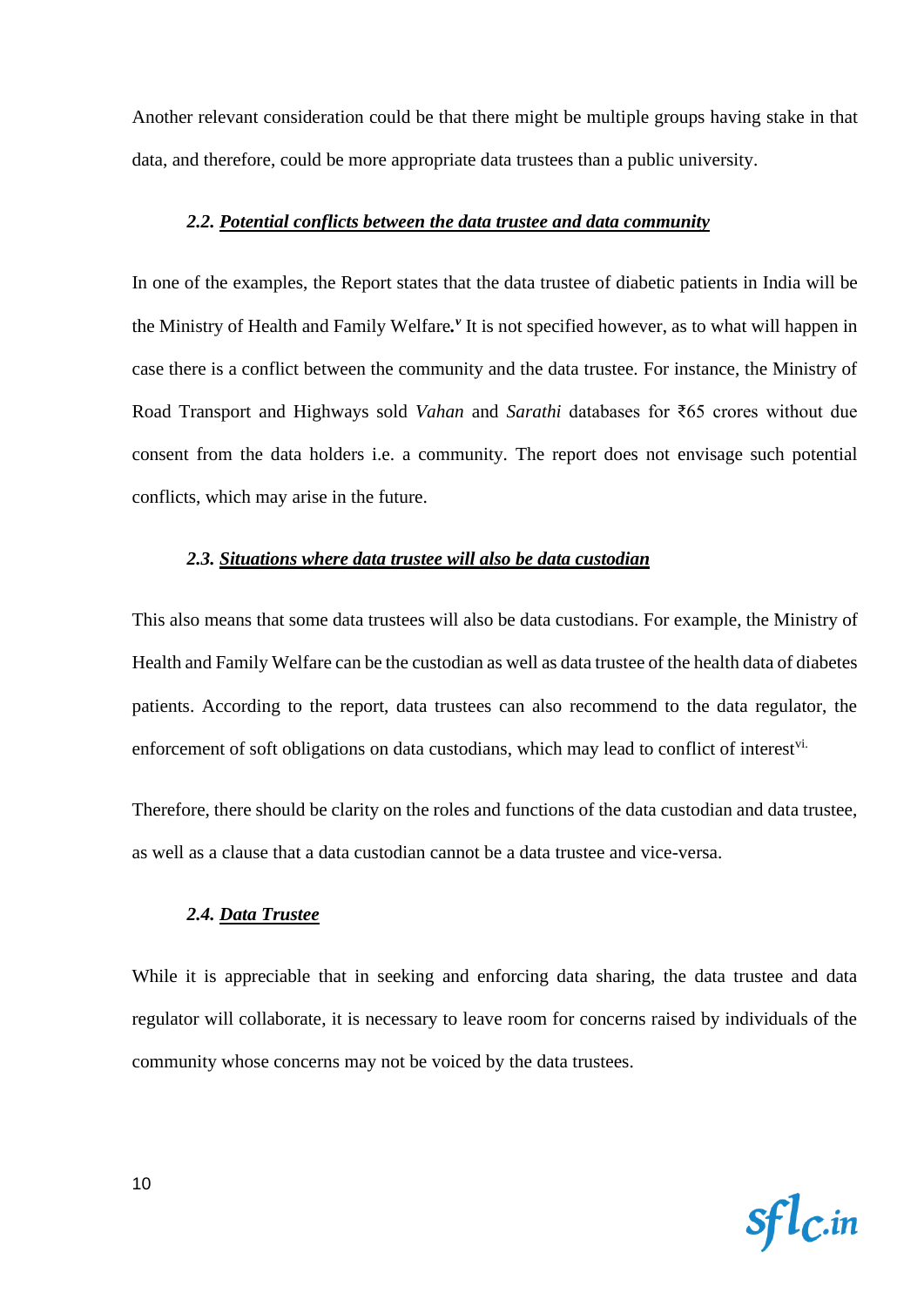The data trusts envisaged in the Report should be covered under the Right to Information Act, 2005 as they will be repositories of public data<sup>vii</sup> and maybe managed by public authorities or industry associations.

Clause 4.9 (iii) states that *"in certain cases, mandatory data sharing will be required to open up competition in any concerned sector enabling startups, or for other community/public interest purposes discussed in this report. The data trustee may seek enforcement of safguards on the sharing of community non-personal data of which it is the trustee, before the data regulator".*However, the Report does not envisage that this could take away all the effort put in by the first-mover in that specific domain which could also be a start-up. In such a situation, a well-funded start-up could get access to data collected by first mover in that area, thereby negating the competitive advantage of the innovative startup...

#### *2.5. Role and rights of communities as data principal*

At one point in the report<sup>viii</sup>, it is stated that the benefits accruing from the processing of community data will also be shared with the community. However, it is not clear how such benefits will be shared with the community and in what form.

This clause also provides that such data may be shared on certain grounds or purposes with Indian citizens, start-ups, companies, universities etc. Firstly, the grounds or purposes of sharing of data should be clearly stated. Secondly, the restriction of sharing non-personal data with only Indian entities is restrictive in nature and requires reconsideration. It should be made clear that what all constitutes an "Indian company" i.e. if a company having its operations and office in India will be considered an Indian company or a company just doing business in India will meet the threshold of an Indian company. Thirdly, there should be clarity on the procedure adopted to seek consent

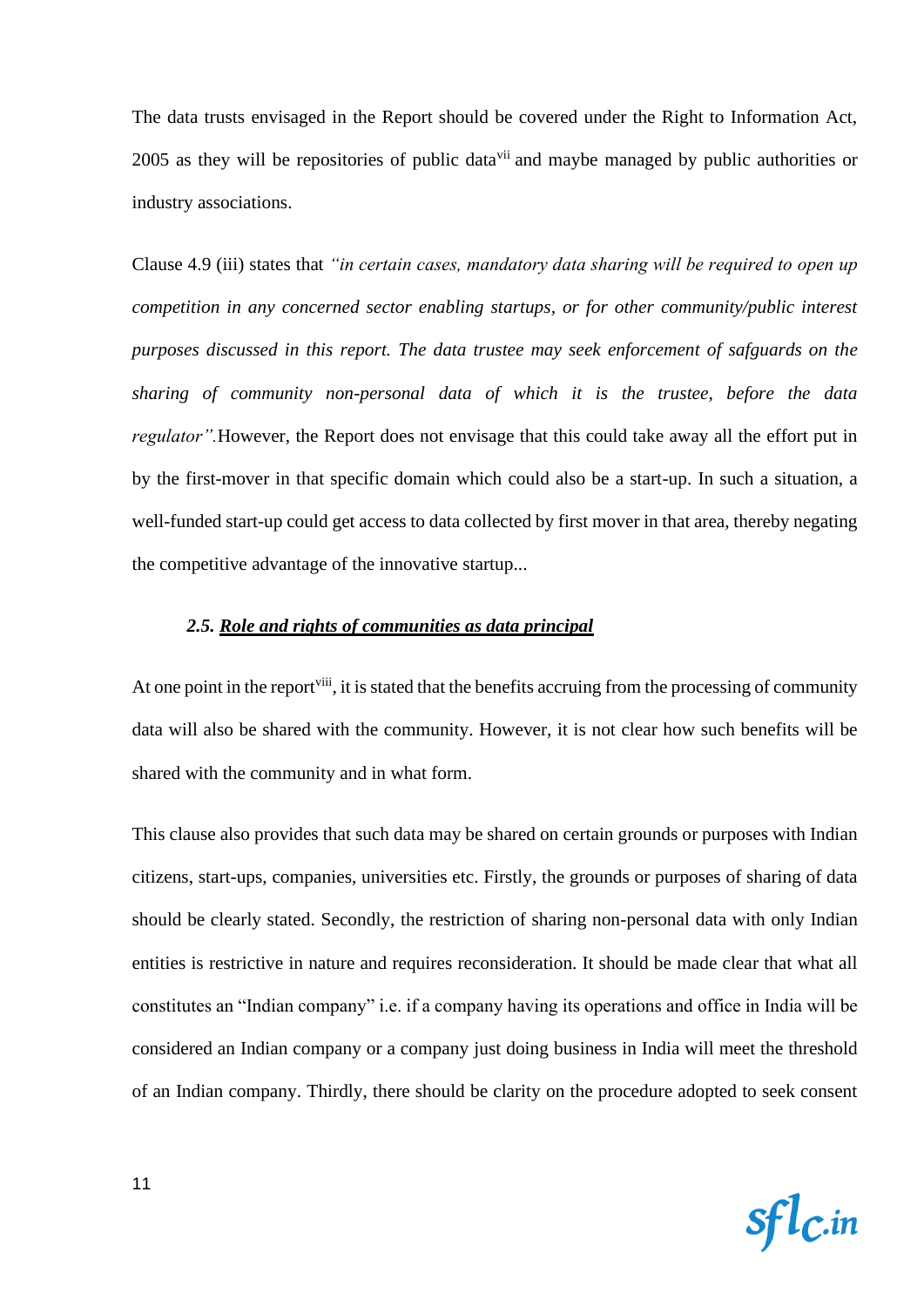before sharing of community non-personal data. Fourthly, it should be clarified if such sharing of non-personal data will be limited to raw data or processed data.

# • **Key Recommendations**

- 1. There should be transparency about the role and mode of selection of a data trustee. In case of a dispute between two or more contending data trustees, the non-personal data protection authority must have the jurisdiction to adjudicate upon such disputes.
- 2. Individuals from a community must have recourse available in case they are aggrieved by the actions of the data trustee.
- 3. In order to avoid conflict of interest, the functions of data trustee and data custodian should be properly demarcated. A data trustee should not be a data custodian and vice-versa.
- 4. The data trusts must be covered under the Right to Information Act, 2005.
- 5. The data infrastructure should be open source and open for third party audit.
- 6. The grievance redressal mechanisms available to the Authority in case of unauthorized data sharing should be made available to the communities.
- 7. The benefits to be accrued upon the communities from the processing of the community data requires to be clarified. It is not clear how the community will benefit by a commercial entity using/gaining access to their data.

# **3. Articulating a Legal Basis for Establishing Rights Over Non-Personal Data**

The intended effect of the Report's proposals in an immense social subsidy to Indian commercial power pursuing large-scale data mining. All other parties in the economy collecting significant non-public data could

#### *3.1. Interaction of raw data with the intellectual property rights*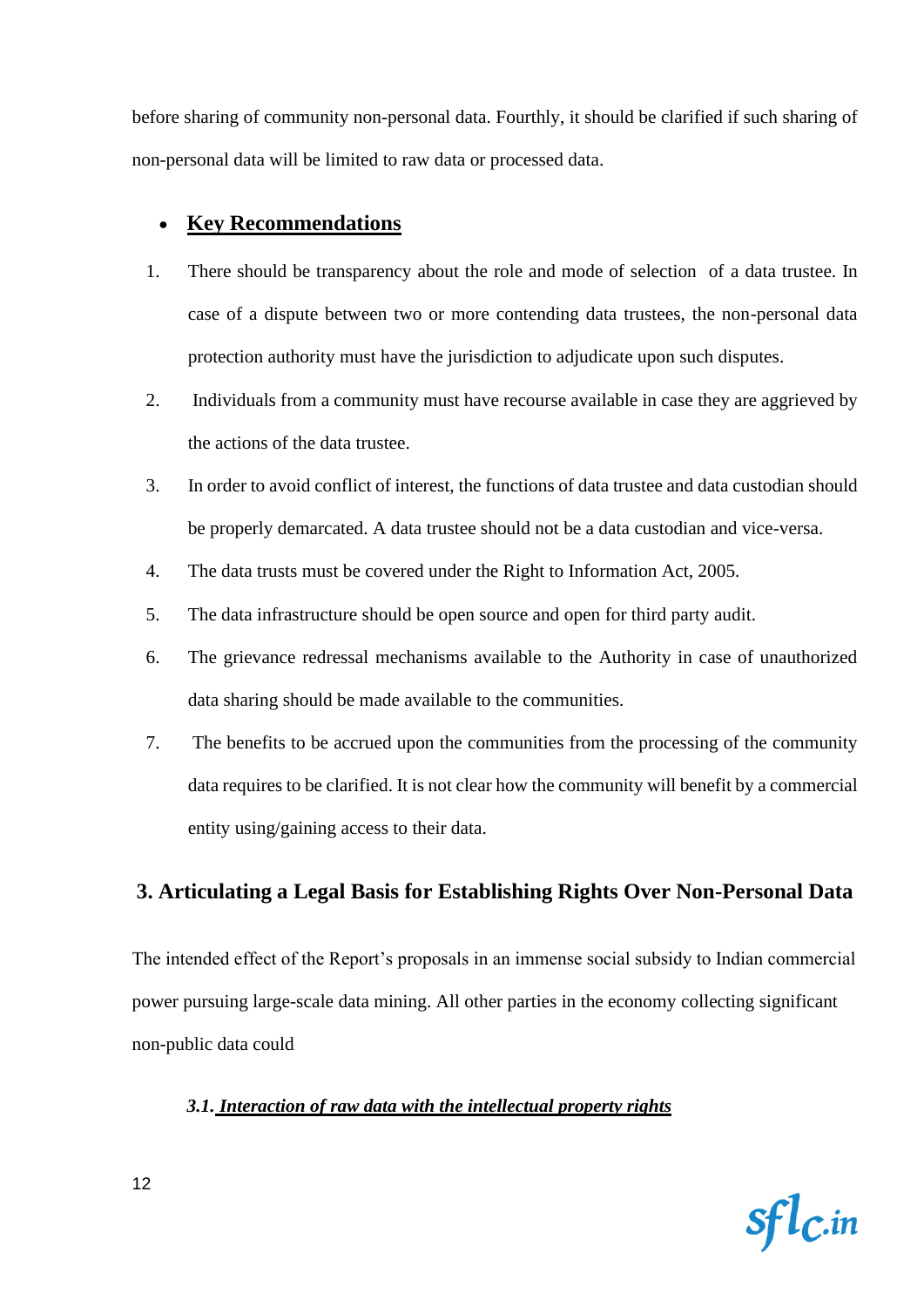The report does not envisage how the raw data, which also requires some minimum threshold of originality for collection and then segregation, will interact with copyright law. The interaction of the intellectual property rights regime must be harmonized with the principle of community ownership of non-personal data. In India, "minimum level of creativity threshold" is allowed under the Copyright law and the process of raw data collection and segregation qualifies that threshold because there is creativity involved in data collection as well as in transforming it into usable data sets.

#### *3.2. Rights of a community over its data*

While the report provides for giving a right to the community to ascertain and control how much of its data is used, there is no mention of how a community shall be able to exercise these rights over its non-personal data.

The report does not envisage a situation where there may be a conflict between the community or an individual belonging to the community and the data trustee, and the rights available to individuals in such cases.

#### *3.3. Harms caused*

The Report has not envisaged a situation where non-personal data, apart from the anonymised data, of a data principal maybe misused but will not specifically fall within any of the offences in the Personal Data Protection Bill or the non-personal governance framework.

For example: location data of users, which forms part of non-personal data, close to a site of protests could be used to target them during investigations.

# • **Key Recommendations**

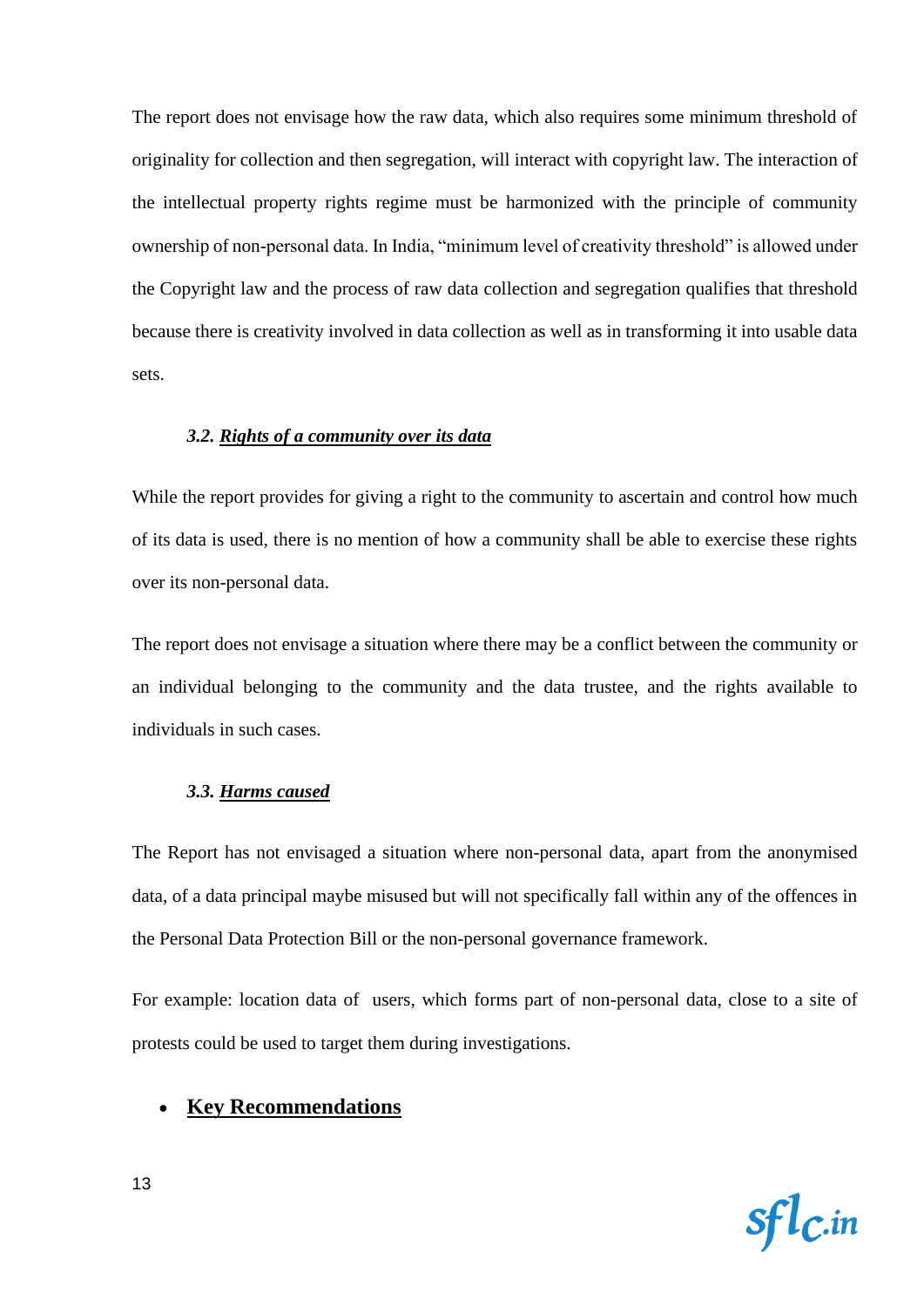- 1. The rights of community to control its data and determine how it is used should be specified.
- 2. The situations where there may a conflict between the community and the data trustee should be envisaged.
- 3. Individuals must be vested with the rights to exercise control over their own non-personal data.
- 4. The interaction of raw data with the copyright law, licensing regime and trade secrets must be clarified.
- 5. In clause 5.1(iv) of the Report:
	- a. the grounds or purposes of sharing of data should be specified. .
	- b. the restriction of sharing non-personal data with only Indian entities could prove meaningless if these companies are acquired in future by multinaltional corporations. It is restrictive in nature and requires reconsideration. It should be made clear as to what all falls within the ambit of an "Indian company".
	- c. there should be clarity on the procedure adopted to seek consent before sharing of community non personal data.
	- d. it should be clarified whether such sharing of non personal data will be limited to raw data or processed data.

#### **4. Defining a Data Business**

#### *4.1. Open Access to Metadata*

First and foremost, the report proposes that the data businesses shall provide open access to metadata, however, it is not clarified if this will include all meta-data or non-personal meta-data.

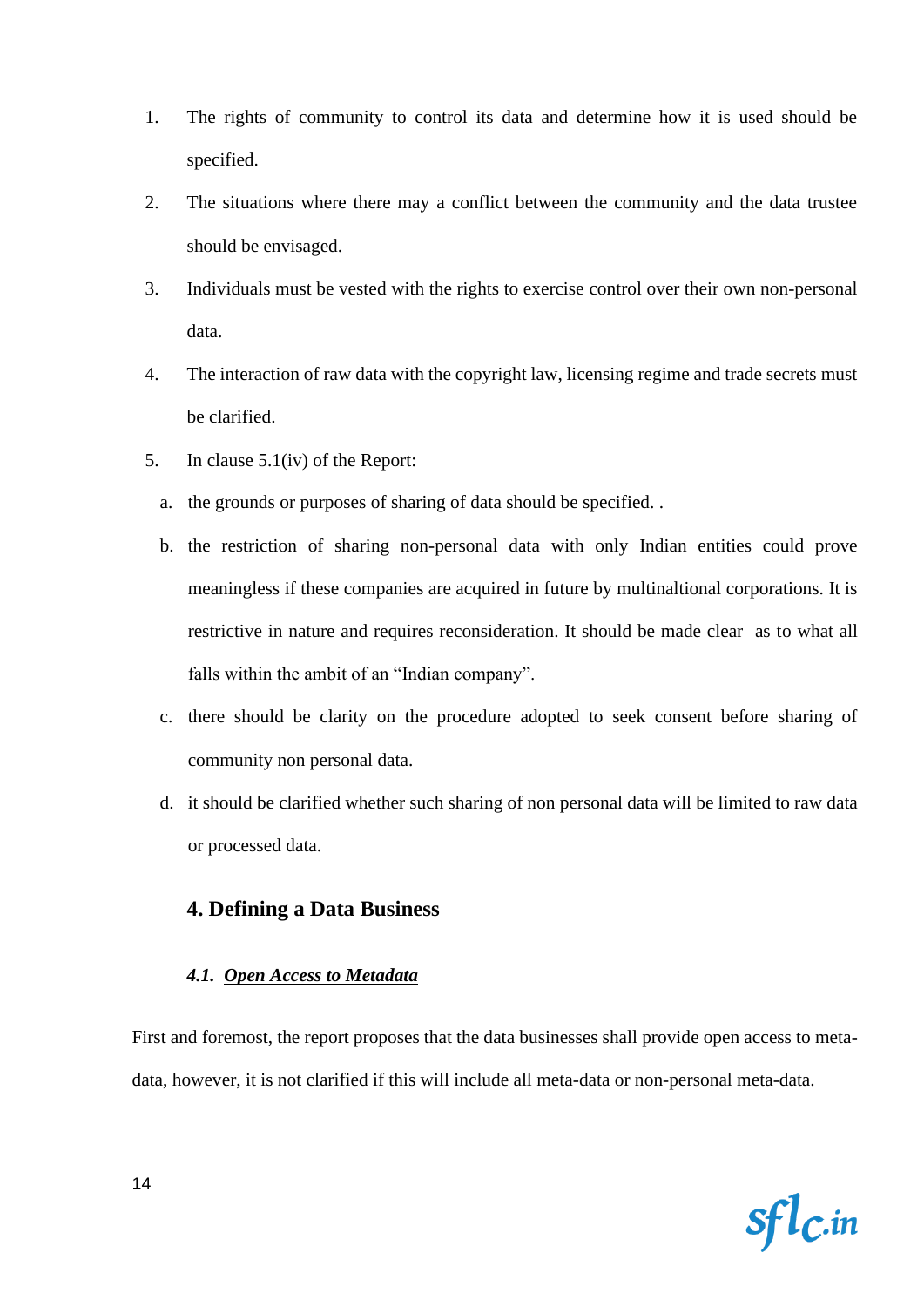Metadata when shared with Government agencies could provide a wealth of information for surveillance purposes and law enforcement agencies could then demand data from various data custodians. It needs to be noted that such data sharing with the Government for "national security or strategic interest" cannot be refused.All other parties in the economy collecting significant nonpublic data could be required to publish indexes of their collections (called "metadata" by the Report) and to furnish those collections to requesting businesses, potentially on government order, on government-established terms. No analysis is offered as to the likely effect on competition, presumably to avoid emphasizing the enormous transfer of wealth to the largest Indian data miners that would result.

#### *4.2. Categorisation of Data Businesses*

The Report envisages that based on a threshold of data collected or processed, businesses may be classified as data businesses. Firstly, it should be clarified if collected data or processed data or both will be included in determining the threshold level of the data businesses. The Report does not clarify if data processors will be treated on par with data controllers. This could create a burden on data processors who are only processing the data provided by the data controllers..The idea that data business will provide open access to meta-data within India<sup>ix</sup> is vague in nature- does this mean that metadata will have to be stored within the territory of India or will only be accessible to Indian companies?In the data disclosures section of the Report, there is a clause on open access to meta-data directories of data businesses. Meta-data forms a crucial part of various services rolled out by data businesses and open access to meta-data may lead to stifling of innovation and will eliminate the competitive edge companies will have.

This mandate also raises questions about the need for having a "data business" for data sharing transactions, when companies can enter into agreements themselves.

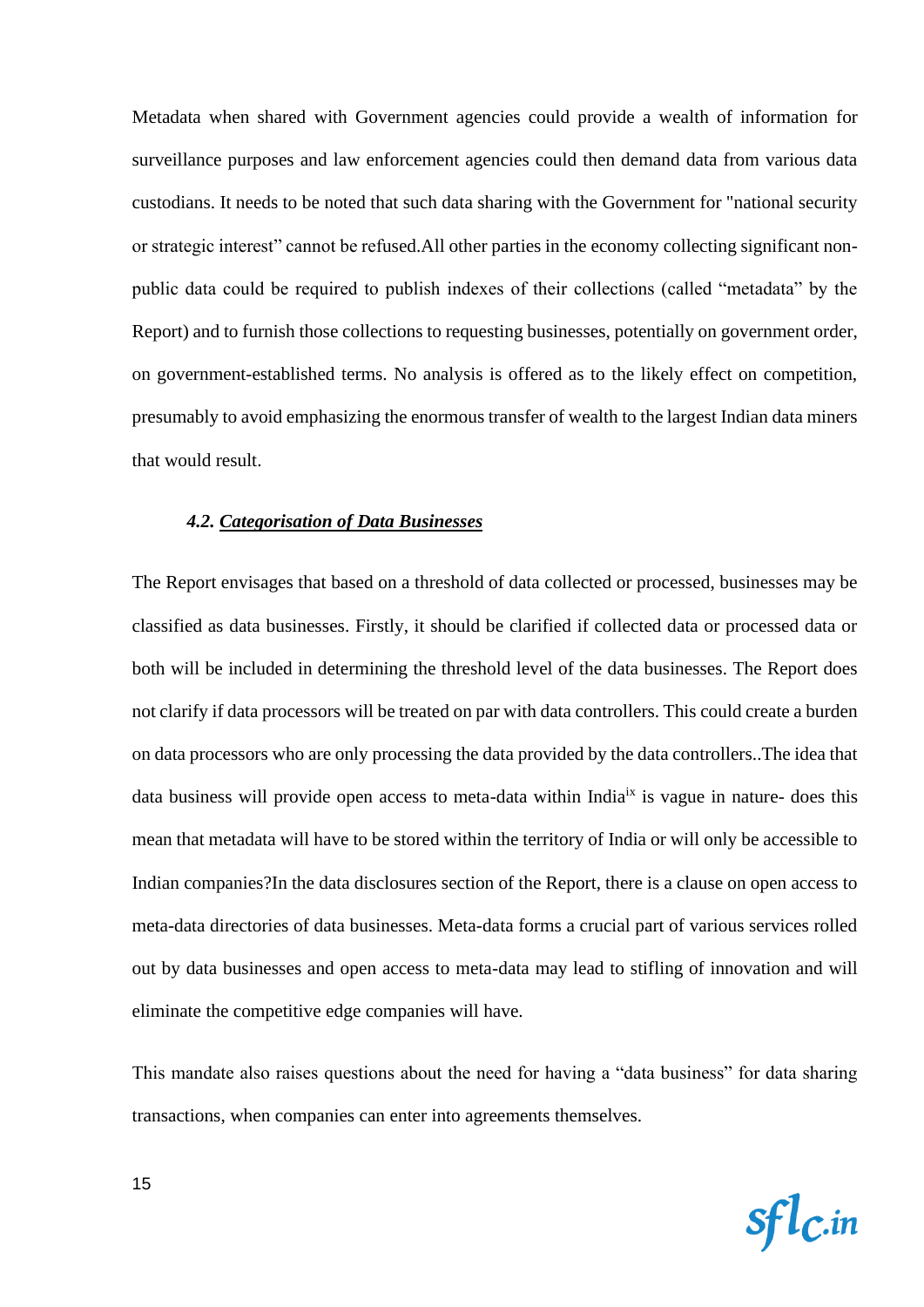# • **Key Recommendations**

- 1. Meta-data collected by data businesses should be restricted to non-personal meta-data.
- 2. The nature of data shared with data businesses should be clarified if it will be raw nonpersonal data or processed non-personal data or both.
- 3. The requirement of sharing non-personal data beyond a certain threshold require checks and balances.

# **5. Defining Data Sharing Purpose**

#### *5.1. Core Public Interest Purpose*

The data sharing will be undertaken for "sovereign purposes" like national security, legal purposes etc. These terms should be exhaustively defined to avoid misuse of non-personal data.

Similarly, phrases like "core public interest purpose" require an exhaustive definition and should be enshrined in the primary legislation on Non-Personal Data. The list of high-value datasets should be made clear, and it should specifically list the sets of data will be considered as high value, and in order to avoid arbitrary decisions by the executive, the mechanism through which such datasets will be listed must be transparent. Instead, in the age when "data is the new oil", proportionate remuneration could be offered to companies for sharing such "high value data sets". The Report has not discussed the economic characteristic of non-personal data. The economic aspect of data must form the preface of high value datasets.

#### *5.2. Data Sharing for Economic Purposes*

In the data sharing for economic purposes section<sup>x</sup>, the Report states that in case of a dispute arising from data sharing requests<sup>xi</sup>, the data regulatory authority will ascertain the genuineness of such requests. Instead, this should be left to the will of the company. Freedom must be provided to the

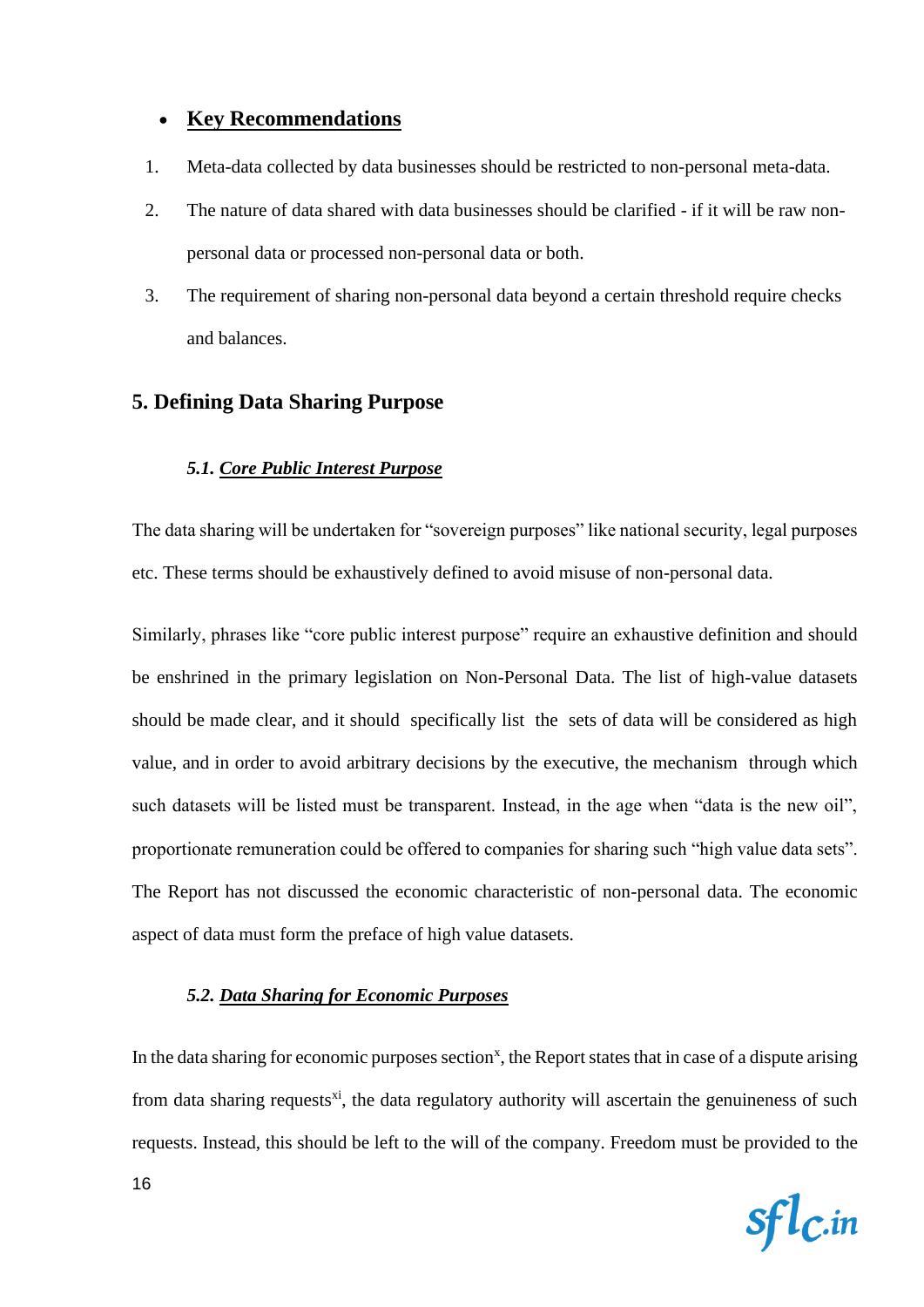company to decide if it wants to share its data or not. The current form of the Report does not specify the constitution of the Non-Personal Data Authority and therefore the proposed constitution of the Authority may have conflict of interest with companies involved in such disputes.

At one point, the Report stipulates that pre-identified "important community data" will have to be made available to all relevant parties.<sup>xii</sup>

Firstly "important community data" is vague in nature and must be defined exhaustively. Secondly, this may not only stifle innovation but will also be problematic in the sense that such data maybe a trade secret/copyright of a company. The Report does not list out in clearer terms, how the non-personal data framework will interact with intellectual property laws like the Copyright and Trade Secret laws, and with Competition laws.

#### *5.3. Cost of Compliance and Ease of Doing Business*

One of the areas which the Report has not delved into is the compliance cost and ease of doing business. The Report proposes several compliance requirements for companies while at the same time dis-incentivising data collection for them. The Report has not done a cost benefit analysis of this infrastructure.

#### • **Key Recommendations**

- 1. Terms like "sovereign purposes", "national security", "legal purpose", "important community data" and "core public interest" should be exhaustively and precisely defined.
- 2. These should be specifically mentioned in the primary legislation on Non-Personal Data.
- 3. Any data sharing for "core public interest" purposes and "pre-identified community data" should have sufficient safeguards .

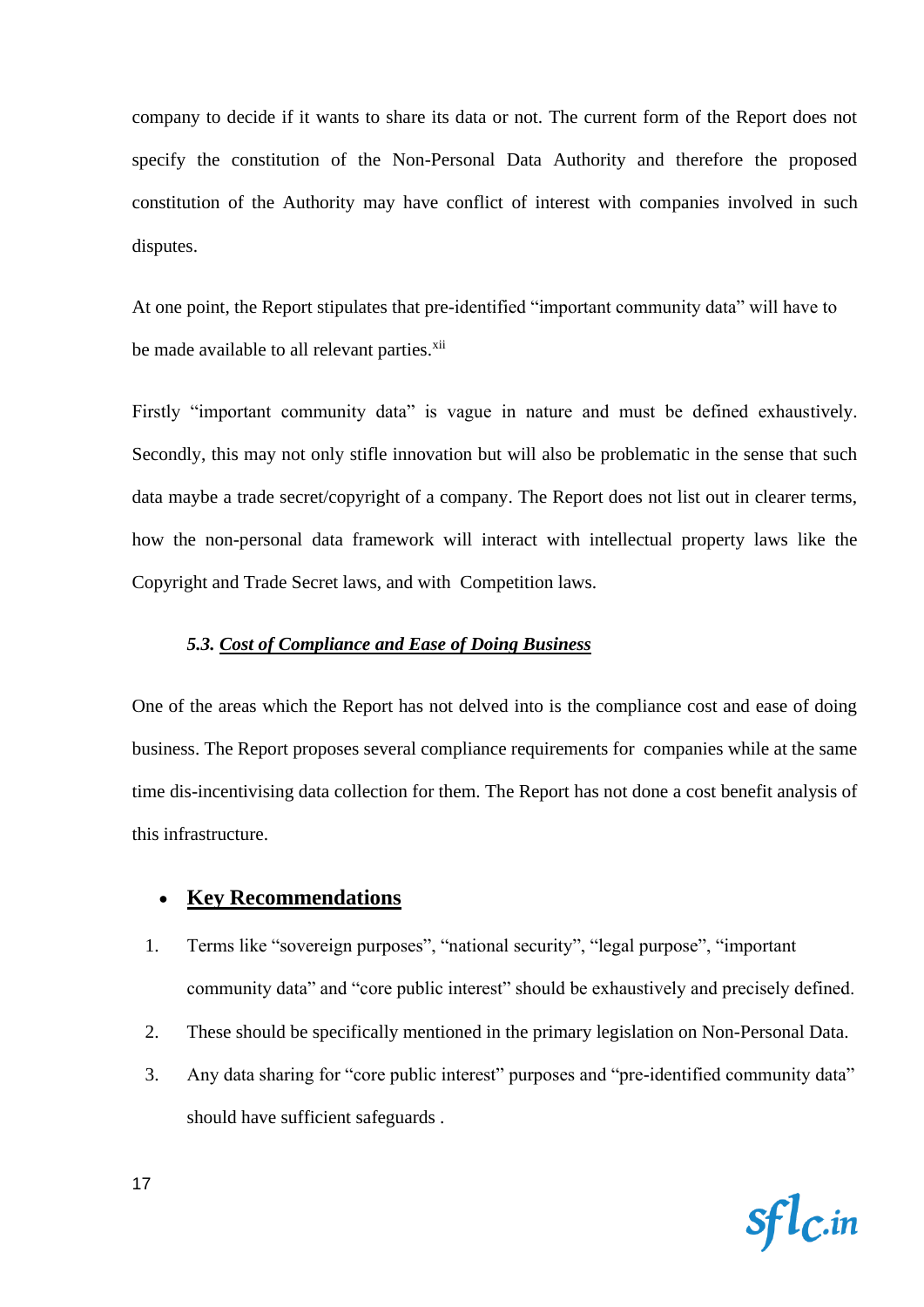4. The interaction with the intellectual property laws like Copyright and Trade Secrets, and the Competition Law should be clearly spelled out.

# **6. Defining Data-Sharing Mechanisms and Checks and Balances**

Regarding the sharing of private data, the companies should not have to share even their raw community data unless their consent has been sought for the same and proportionate remuneration must be paid for the same.

The Report gives merely vague examples that pretend to force all kind of data sharing between Business to Government (B2G) and Business to Business (B2B) without giving specific examples. It only states that certain data held by private sector may be useful for science, healthcare etc.

The refusal of data sharing request by data custodian should be evaluated by the Non-Personal Data Protection Authority keeping in mind the principles of natural justice.<sup>xiii.</sup> The data custodian must have the option to approach other appropriate judicial forums in case of a grievance.

# • **Key Recommendations**

- 1. Companies should not be forced to share their raw "community data" without proper checks and balances.
- 2. The Non-Personal Data Authority must act in a quasi judicial capacity and adhere to principles of natural justice while adjudicating on refusal of a data custodian to share data.
- 3. The data custodian must have the option to approach other appropriate judicial forums in case of a grievance.

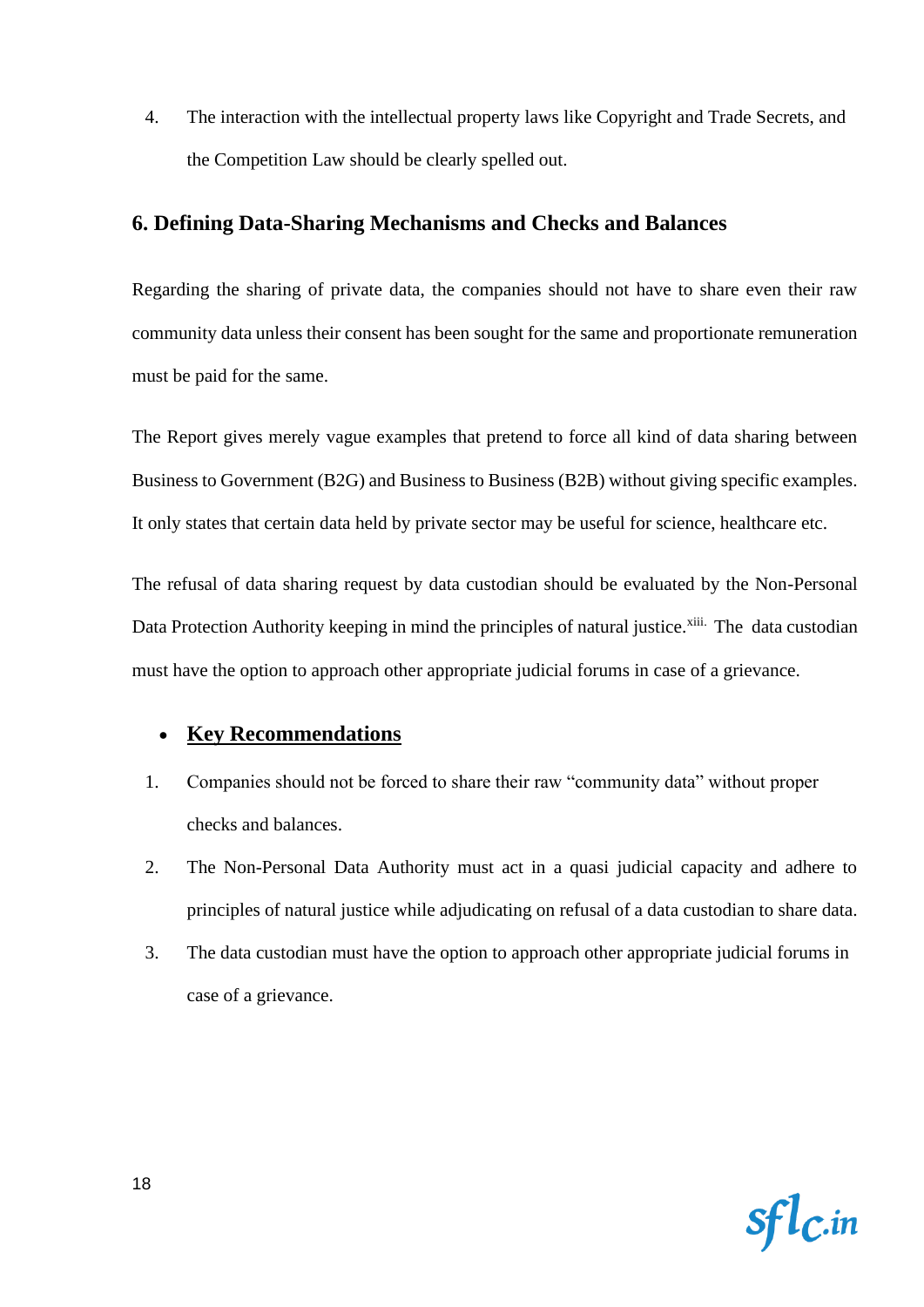#### **7. Establishing a Non-Personal Data Authority**

The Report proposes to create a separate non-personal data authority because non-personal data in India is still an emerging area. At one point in the report, it has been stated that the main focus of the Non-Personal Data Authority (hereinafter "the Authority) will be to unlock the value of nonpersonal data in India and not to prevent personal harm. This blurs the demarcation of the role of a corporate or government and a regulator. Instead, a regulator's role should not be to promote innovation but to safeguard interests of all stakeholders involved. The Authority should be vested with powers to hear complaints of individuals as well. The report, however, restricts the mandate of the Authority to work on data sharing, competition, re-identification and collective privacy.

Under its enabling role, the report empowers the Authority to ensure that the data is shared for sovereign, social welfare, economic welfare and regulatory and competition purposes. However, terms like "sovereign", "social welfare" and "competition purposes" should be more precisely defined to reduce instances of misuse by the government or private players.

The enforcing role of the Non-Personal Data Protection Authority has been limited to ensure that all stakeholders follow the rules laid down and adhere to data sharing requests. The role of the Authority should be expanded to adjudication and grievance redressal.

In addition to this, it should be clarified if the personal and non-personal data are intertwined, which authority will be responsible for grievance redressal in such cases and will have the jurisdiction to adjudicate upon it. Example, in the European Union, when personal and nonpersonal data is inextricably linked, it is treated as the personal data and therefore, the relevant Data Protection Authority can take action.

The Report also provides that the Authority will be addressing harms including the exploitative or exclusionary harms such as market entry barriers, restriction competition, discriminatory harms to

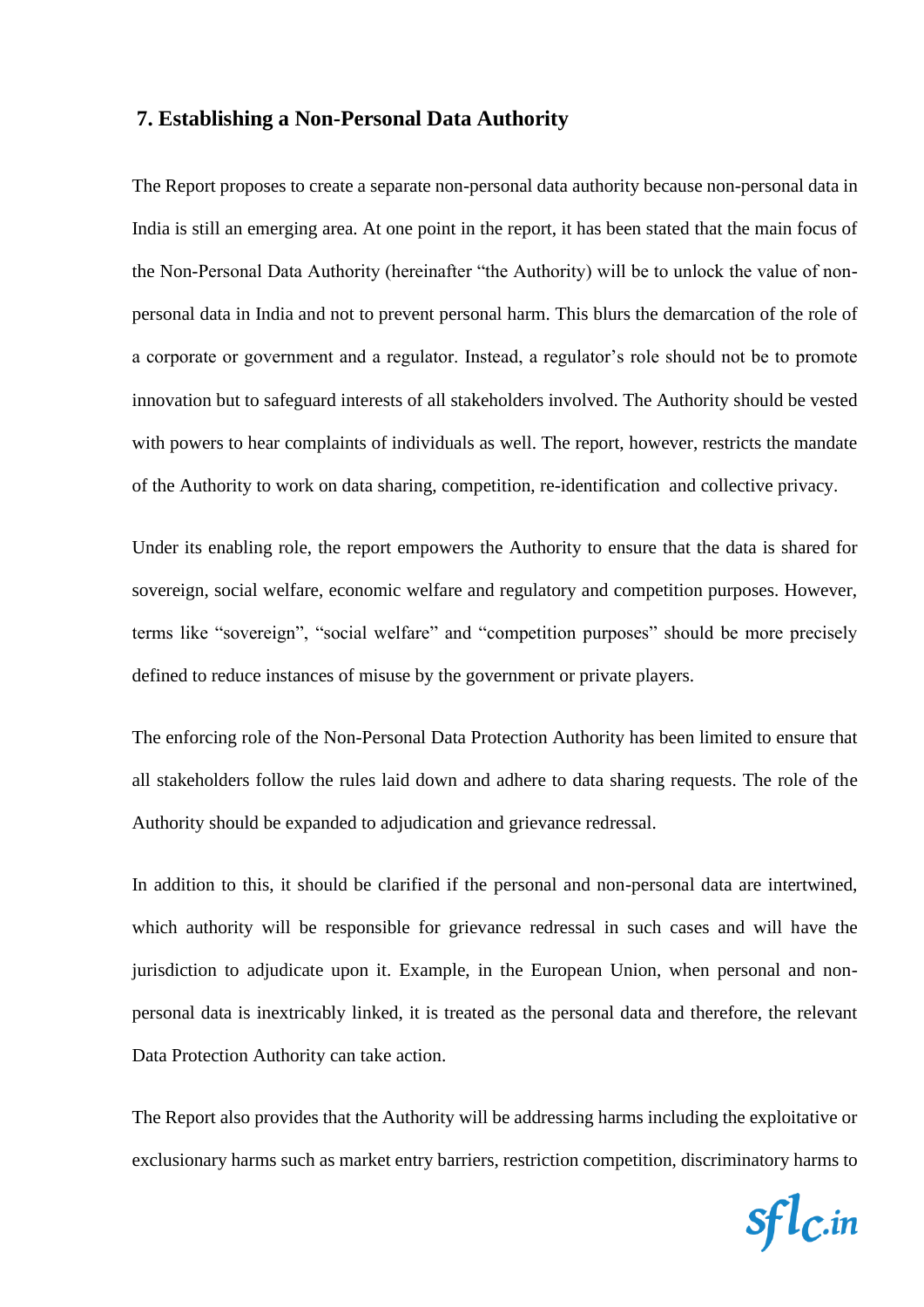the businesses or customers. Therefore, it will be prudent to distinguish the functions of the Authority from the functions and jurisdiction of Competition Commission of India, in order to avoid overlaps and multiplicity of cases.

The function of the Authority should not be limited to ensuring a level playing field for all Indian actors. There are two-fold problems with this, firstly, how shall one ascertain Indian-ness of a company? Example: Facebook has acquired a 9.9% stake in Reliance Jio. Will Reliance Jio be considered as a wholly Indian Company ? There should be some clarity on this. The Report states that Non-Personal Data Authority will have some members with relevant industry experience. However, it does not clearly specify the constitution of the Authority. Considering the complexity of issues involved,, the Authority should be comprised of judicial members, members with relevant industry experience and at least one member from the civil society. The diversity of the Authority should be kept in mind and there should at least be one woman, and a representative from marginalized communities in the Authority.

The character of the Authority is not clear i.e. if it will be a judicial authority or a regulator with powers of a civil court vested upon it and acting in quasi-judicial capacity. These should be clarified. The functions of the Authority should be clearly spelled out as well e.g. SEBI, IRDAI are sectoral regulators with clearly spelled out functions in their respective legislations.

Lastly, instead of having two separate data regulators for the Non-Personal Data and Personal Data, one data protection regulator should be vested with the function to address grievances and regulate both personal and non-personal data. For instance, in case there is a data set on direct taxes paid by users, it will have both personal and non-personal data in it. In case there is a dispute around such mixed data not inextricably linked, a common regulator should be able to address concerns arising from the Personal and Non-Personal Data Legislation.

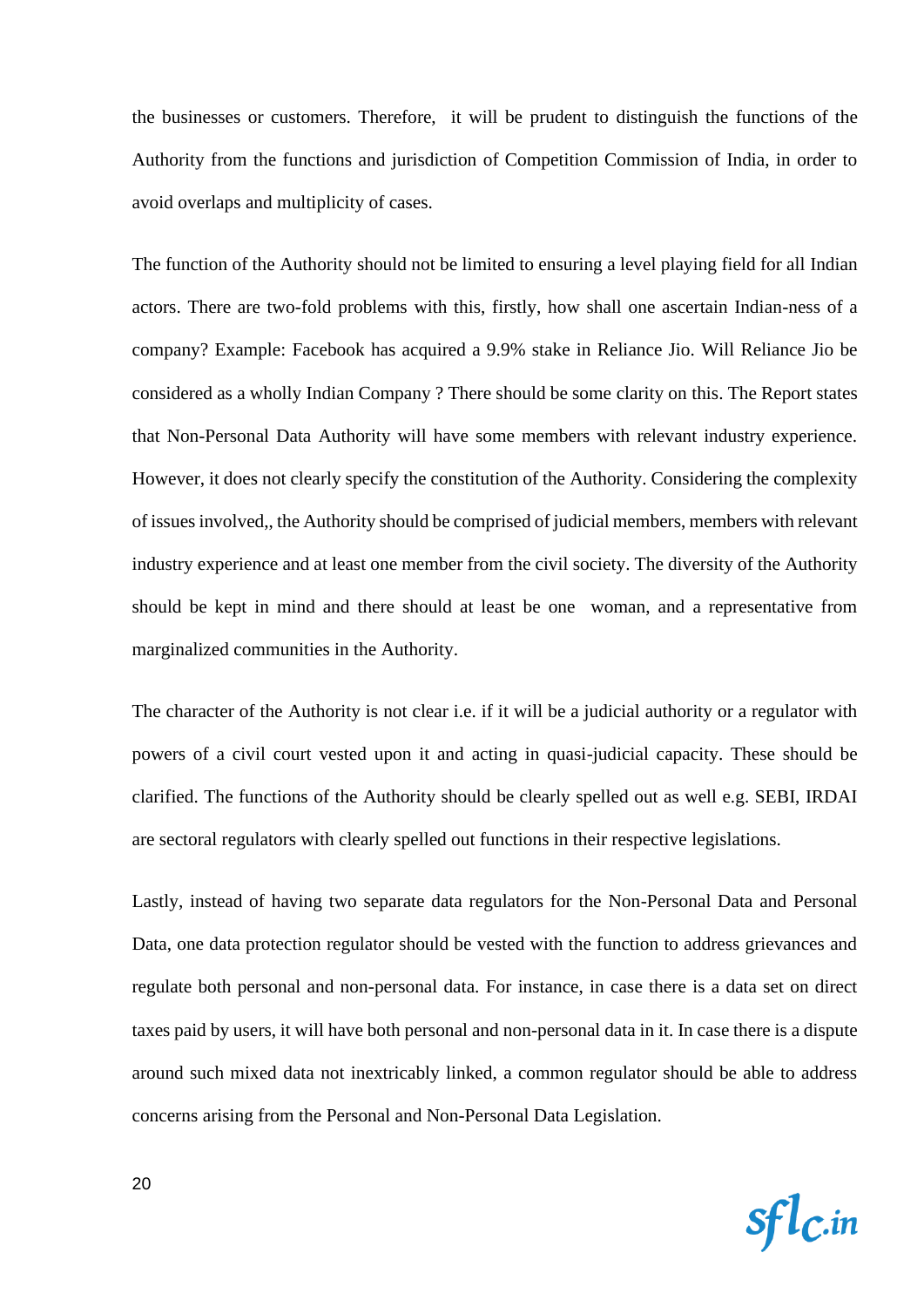# • **Key Recommendations**

- 1. The Authority must be vested with powers of grievance redressal.
- 2. Terms like "sovereign", "social welfare" and "competition purposes" should be more precisely defined.
- 3. It should be specifically mentioned that if personal and non personal data are inextricably linked, which Authority (Non Personal Data Authority or Data Protection Authority) will adjudicate on such cases.
- 4. Since there is an overlap of the Authority's functions and the functions of Competition Commission of India (CCI), the functions and scope of the Authority should be demarcated in clear terms to avoid multiplicity of cases.
- 5. The restrictions on ensuring a level playing field for Indian companies should be avoided as this has the potential to stifle innovation and "Indian-ness" may not be defined in strict terms.
- 6. The Non Personal Data Authority's constitution should be clear and diverse. There should be one or two judicial members and a member from civil society. There should at least be one woman member and a member from marginalized communities.
- 7. The role of the Authority should be made clearer i.e. if it will be a regulator or a regulator and a quasi-judicial body.
- 8. Only one data regulator should be vested with powers to adjudicate and issue regulations on both personal and non-personal data.

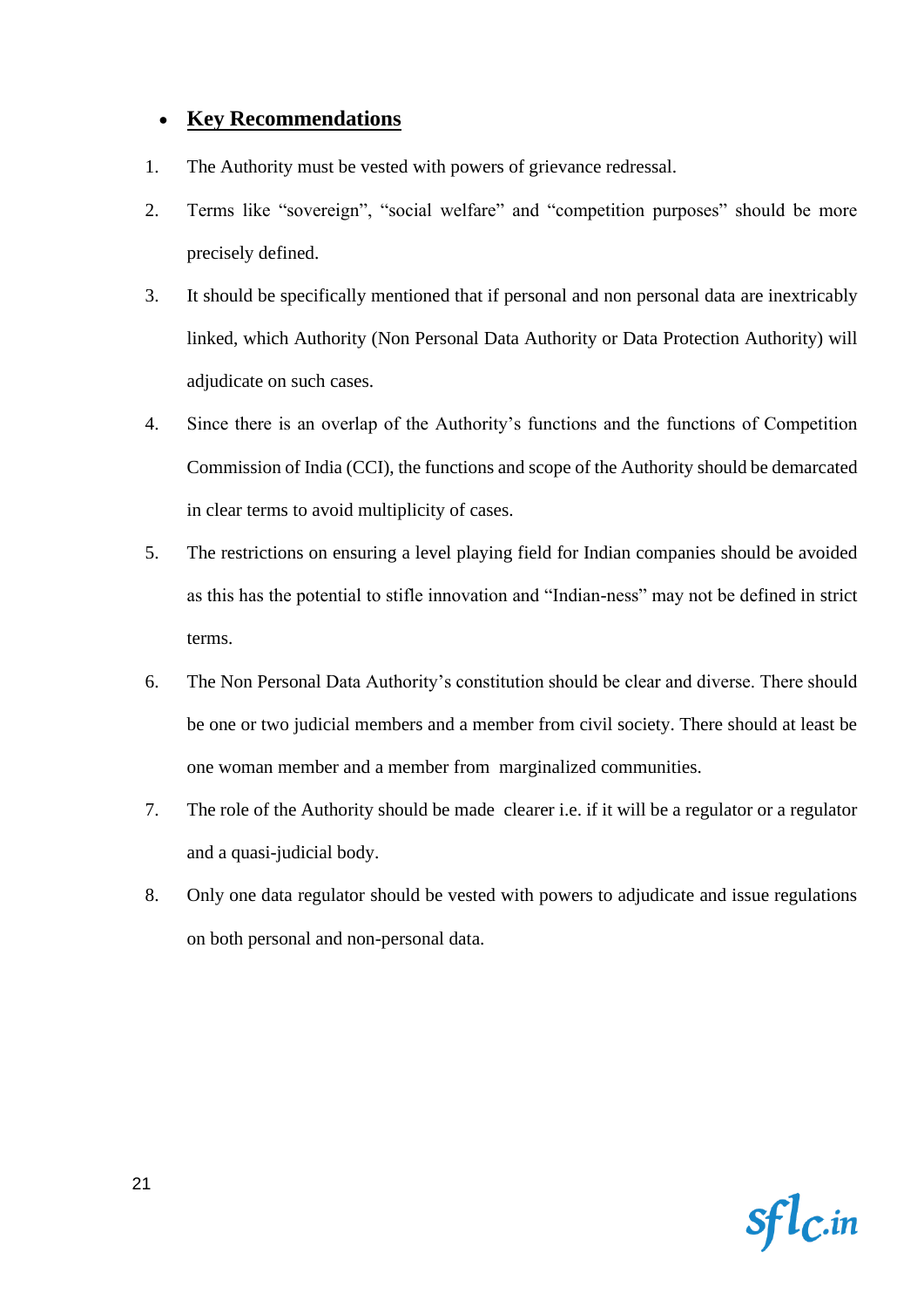# **8. Transparency, Citizen Engagement and Ethics**

The Report does not provide for robustness in order to maintain the trust and confidence of individuals in the rules designed to protect their data.

Clause 3.9(i) of the Report states that :

*"In the context of this Committee, the case for regulating data is made in such a manner that the benefits accrue to India and its communities and businesses. For instance:*

*(i) Sharing non-personal data collected by both government and private organsiations with citizens is likely to lead to increased transparency, better quality services, improved efficiencies, and more innovation"*.

However, the Report has not specified how this interacts with the Right to Information framework in India.

# **9. Reconciling the Non-Personal Data Governance Framework with various government agencies**

The Report has made references to various policy documents by various government agencies like the Telecom Regulatory Authority of India in its consultation paper on privacy, security and ownership, e-commerce policy etc.. However, it does not reconcile what regulators like TRAI, Competition Commission are doing with the Non-Personal Data Governance Framework.